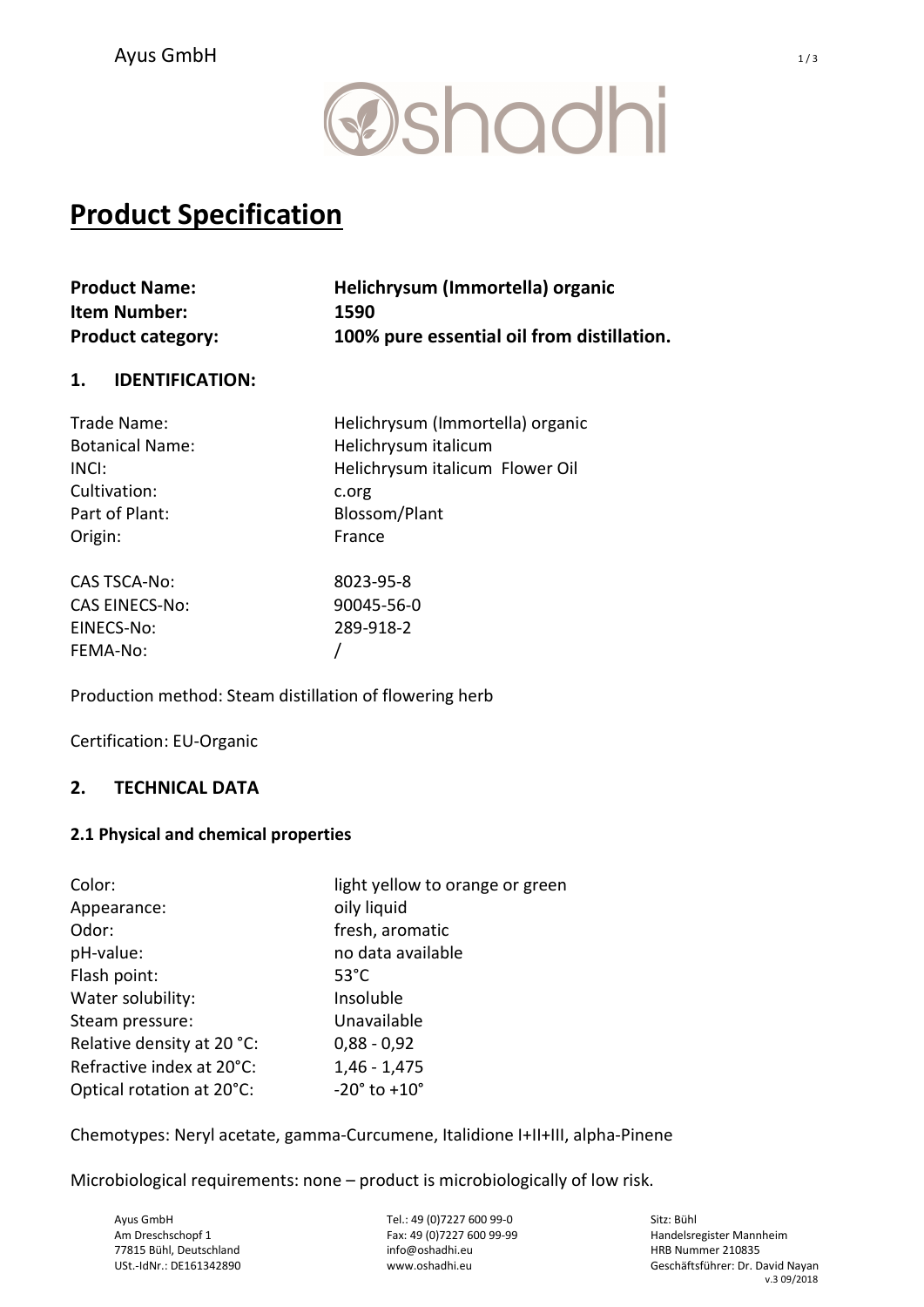# **@shadhi**

### 2.2 Allergens (according to regulation (EC) No 1223/2009 on cosmetic products)

| <b>INCI Name</b>                                                                           | <b>Chemischer Name</b>                        | Handelsname                                | CAS-Nr.        | Konz %                   |
|--------------------------------------------------------------------------------------------|-----------------------------------------------|--------------------------------------------|----------------|--------------------------|
| 3-Methyl-4-(2,6,6-Trimethyl-2-<br>Alpha-Isomethyl Ionone<br>Cyclohexen-1-yl)-3-Buten-2-one |                                               | 3-Methyl-4-(2,6,6-trime)-3-<br>buten-2-one | 127-51-5       |                          |
| Amyl Cinnamal                                                                              | 2-(Phenylmethylene)Heptanal                   | alpha-Amylzimtaldehyd                      | 122-40-7       |                          |
| Amylcinnamyl Alcohol                                                                       | 2-(Phenylmethylene)Heptanol                   | Amylzimtalkohol                            | 101-85-9       |                          |
| Anise Alkohol                                                                              | 4-Methoxy-Benzyl<br>Alcohol                   | Anisalkohol                                | 105-13-5       |                          |
| Benzyl Alkohol                                                                             | <b>Benzyl Alcohol</b>                         | Benzylalkohol                              | 100-51-6       | $\overline{a}$           |
| Benzyl Benzoat                                                                             | <b>Benzyl Benzoate</b>                        | Benzylbenzoat                              | 120-51-4       |                          |
| <b>Benzyl Cinnamate</b>                                                                    | Cinnamic acid benzyl ester                    | Benzylcinnamat                             | 103-41-3       | < 0.2 %                  |
| <b>Benzyl Salicylate</b>                                                                   | Benzyl 2-hydroxybenzoate                      | Benzylsalicylat                            | 118-58-1       |                          |
| <b>Butylphenyl Methylpropional</b><br>(Lilial)                                             | 2-(4-tert Butylbenzyl)<br>Propionaldehyde     | 2-(4-tert Butylbenzyl)<br>Propionaldehyde  | $80 - 54 - 6$  |                          |
| Cinnamaldehyde                                                                             | 3-Phenyl-2-Propenal                           | Zimtaldehyd                                | 104-55-2       | $\overline{\phantom{a}}$ |
| Cinnamyl Alcohol                                                                           | Cinnamyl Alcohol; 3-Phenyl-2-<br>Propen-1-ol  | Zimtalkohol                                | 104-54-1       |                          |
| Citral                                                                                     | 3,7-Dimethyl-2,6-Octadienal                   | Citral (Geranial + Neral)                  | 5392-40-5      | < 0.3 %                  |
| Citronellol                                                                                | DL-Citronellol; 3,7-Dimethyl-6-<br>Octen-1-ol | Citronellol                                | 106-22-9       |                          |
| Coumarin                                                                                   | 1-Benzopyran-2-one                            | Cumarin                                    | $91 - 64 - 5$  |                          |
| Eugenol                                                                                    | 2-Methoxy-4-(2-Propenyl)Phenol                | Eugenol                                    | 97-53-0        |                          |
| Evernia Furfuracea Extract                                                                 | <b>Treemoos Extract</b>                       | Baummoos abs.                              | 90028-67-4     |                          |
| Evernia Prunastri Extract                                                                  | Oakmoss Extract                               | Eichenmoos abs. Res.                       | 90028-68-5     |                          |
| Farnesol                                                                                   | 3,7,11-Trimethyl-2,6,10-<br>Dodecatrien-1-ol  | Farnesol                                   | 4602-84-0      |                          |
| Geraniol                                                                                   | 3,7-Dimethyl-2,6-Octadien-1-ol                | Geraniol                                   | $106 - 24 - 1$ | < 0.1 %                  |
| Hexyl Cinnamal                                                                             | 2-(Phenylmethylene)Octanal                    | alpha-Hexylzimtaldehyd                     | 101-86-0       |                          |
| Hydroxycitronellal                                                                         | 7-Hydroxy-3,7-Dimethyloctanol                 | Hydroxycitronellal                         | 107-75-5       |                          |
| Hydroxyisohexyl-3-                                                                         | 4-(4-Hydroxy-4-methylpentyl)-3-               | Hydroxy-methylpentyl-                      |                |                          |
| cyclohexene(Lyral)                                                                         | cyclohexene-1-carboxaldehyde                  |                                            | 31906-04-4     |                          |
| Isoeugenol                                                                                 | 2-Methoxy-4-(1-Propenyl)Phenol                | Isoeugenol                                 | $97 - 54 - 1$  |                          |
| Limonene                                                                                   | p-Mentha-1,8-diene                            | d-Limonen                                  | 5989-27-5      | max. 7,0%                |
| Linalool                                                                                   | 3,7-Dimethyl-1,6-Octadien-3-ol                | Linalool                                   | 78-70-6        | max. 3,0%                |
| Methyl 2-Octynoate                                                                         | Methyl heptine carbonate                      | Methylheptincarbonat                       | 111-12-6       |                          |
| Pulegon                                                                                    | p-Menth-4(8)-en-3-one                         | Pulegon                                    | 89-82-7        | $\equiv$                 |

(-) = no data available  $(+)$  = not detected

### 3. STABILITY AND STORAGE

### Shelf life (month): 36

Storage: It is recommended to keep the product in a water-tight and air-tight container. Keep away from heat and sunlight. Store in a cool and good ventilated area.

#### 4. FOOD SUITABILITY

Ayus GmbH Am Dreschschopf 1 77815 Bühl, Deutschland USt.-IdNr.: DE161342890

Tel.: 49 (0)7227 600 99-0 Fax: 49 (0)7227 600 99-99 info@oshadhi.eu www.oshadhi.eu

Sitz: Bühl Handelsregister Mannheim HRB Nummer 210835 Geschäftsführer: Dr. David Nayan v.3 09/2018